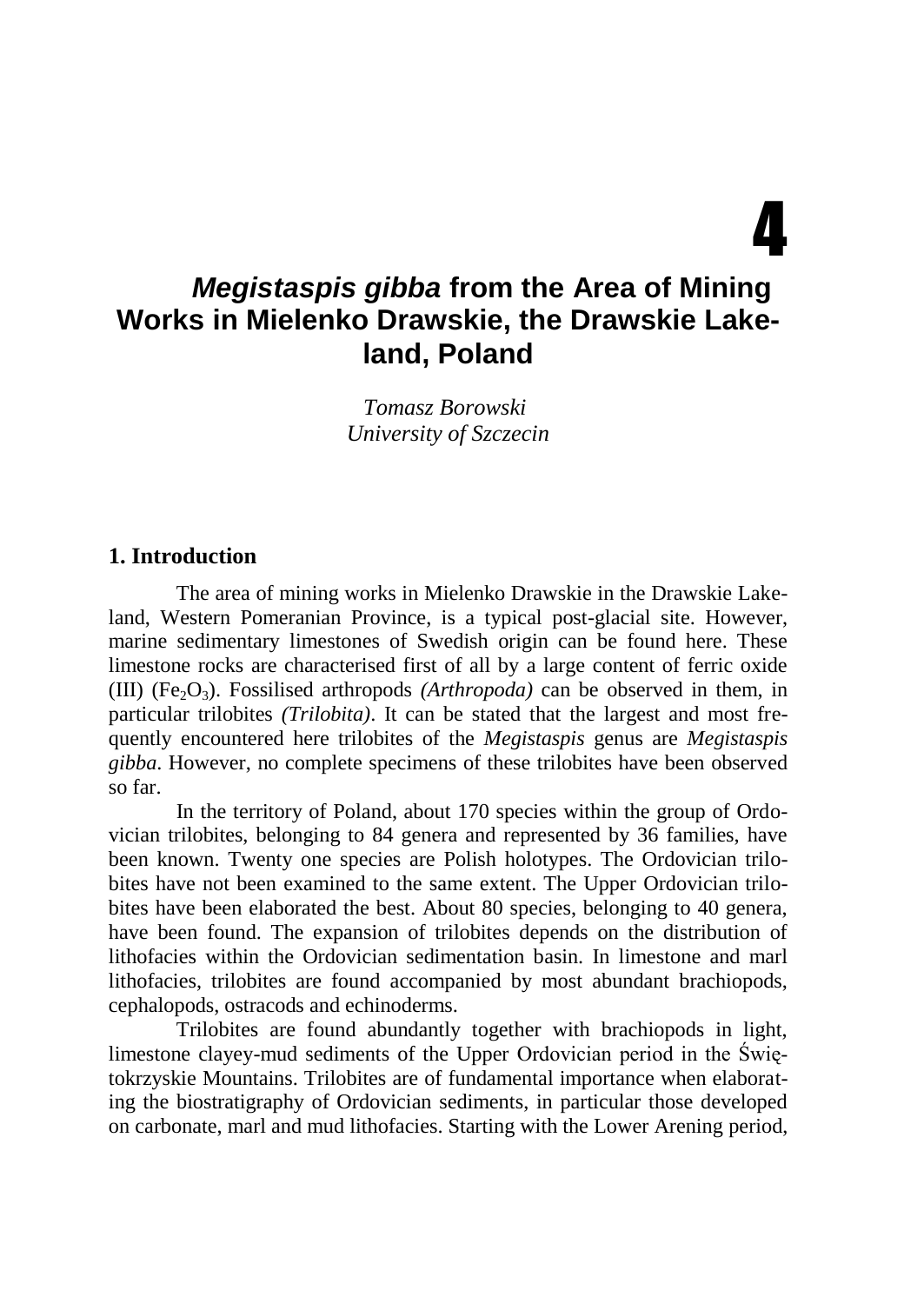trilobites became abundant. The leading species of the Arening trilobites belong to *Megistaspis, Symphysurus, Nileus, Metaptychopyge* and *Asaphus* orders*.* Special attention should be paid to two species: *Symphysurus angustatus* (Sars et Boeck), a leading species for the Lower Arening period, and *Megistaspis limbata* (Boeck), both being broadly distributed geographically and delimiting the horizon within the Upper Arening period. Within the area of the aforesaid opencast mine (mining works in Mielenko Drawskie), one can find post-glacial Quaternary sediments, containing the fossils dated back to the period from the Cambrian to the Quaternary. However, the most abundant are limestone sediments with Ordovician trilobites [1-27].

#### **2. Materials and methods**

The technique of searching for trilobites was limited to looking for limestone sediments with a large content of ferric oxide (III) ( $Fe<sub>2</sub>O<sub>3</sub>$ ). During the search, limestone rocks were found, out of which some had distinctive features basing on which one could suspect the presence of fossilised trilobites in them. Such a distinctive feature of limestone rocks is trilobite contours. Such sedimentary limestones are then slowly opened in a traditional way with a hammer and a chisel along natural cracks and fissures.

The work site was located within the area of opencast mine, after having the approval from the management of the mining works in Mielenko Drawskie obtained.

## **3. Systematic paleontology**

- $\triangleright$  Family Asaphidae Burmeister, 1843
- Genus *Megistaspis* Jaanusson, 1956
- *Type species: Megistaspis gibba* Schmidt, 1898
- *Other species: Megistaspis limbata* Boeck, 1838
- *and Megistaspis (Megistaspidella) gigas* Angelin, 1851

## **4. Locality**

The whole Western Pomerania is covered with the mantle of deposits left by the Scandinavian ice-sheet. This mantle, if one can call the upper surface of the whole region this way, is thick, being sometimes tens or even hundreds meters in thickness. The layer of beds, which were left here by the glacier, is thick thus and this makes reaching the older deposits, remembering earlier geological epochs, impossible or badly difficult. In principle, older formations do not emerge on the surface. All, what can be seen here, is a moraine which covers the whole Western Pomerania with a uniform mantle. Thus, it is correct to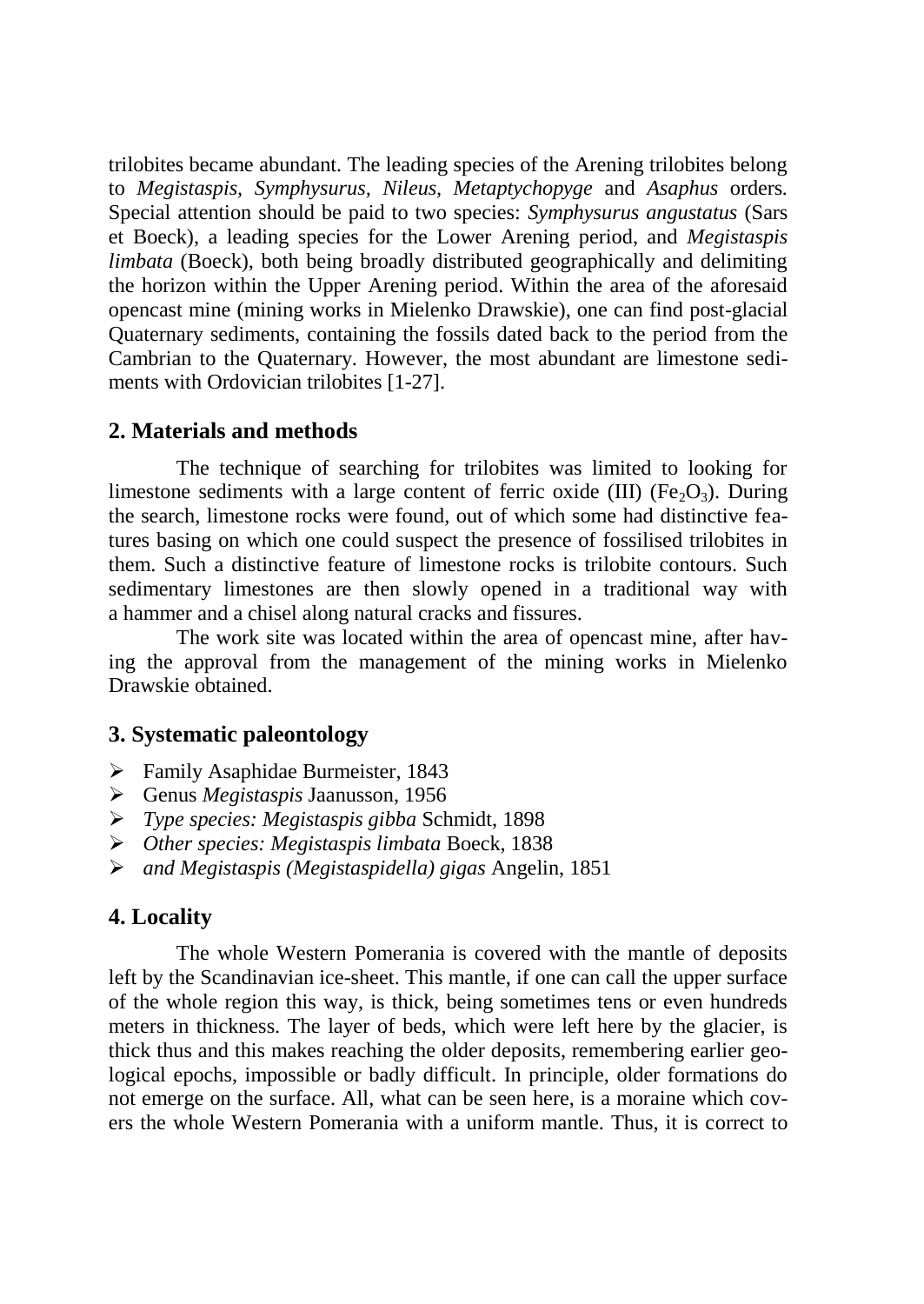state that the glacier formed the landscape of Western Pomerania. The glacier, which came several times to the territory of Poland, stretched far away to the south, sometimes as far as to the Carpathian Mountains.

The Western Pomerania was always covered with it. Coming down from the Scandinavia, it carried not only huge masses of ice but first of all the stone rubble, which then deposited on our land. This stone rubble is just the Western Pomerania. The process of glacier melting was not uniform. In some places, the glacier stopped moving and stagnated for a longer time. Climatic conditions were like that. The climate cooling induced a stop in ice mass moving and their slower melting. These different situations affected the surface formation. In the places, where more or less flat terrains are found at present, the glacier melting was unhindered, being regular and systematic, and this way a ground moraine developed.



- **Fig. 1.** Map showing a location of gravel-pit in Mielenko Drawskie, where trilobites of the *Megistapis* genus were found
- **Rys.1.** Mapa przedstawia lokalizację kopalni w Mielenku Drawskim, w którym zostały znalezione trilobity z rodzaju *Megistaspis.*

On the other hand, in the places where there were obstacles in the melting regularity, e.g. due to climate cooling, the glacier stopped there and melted away slower, with stone rubble hillocks developing at its front, or the so called frontal moraines. The process presented above repeated many times. The gla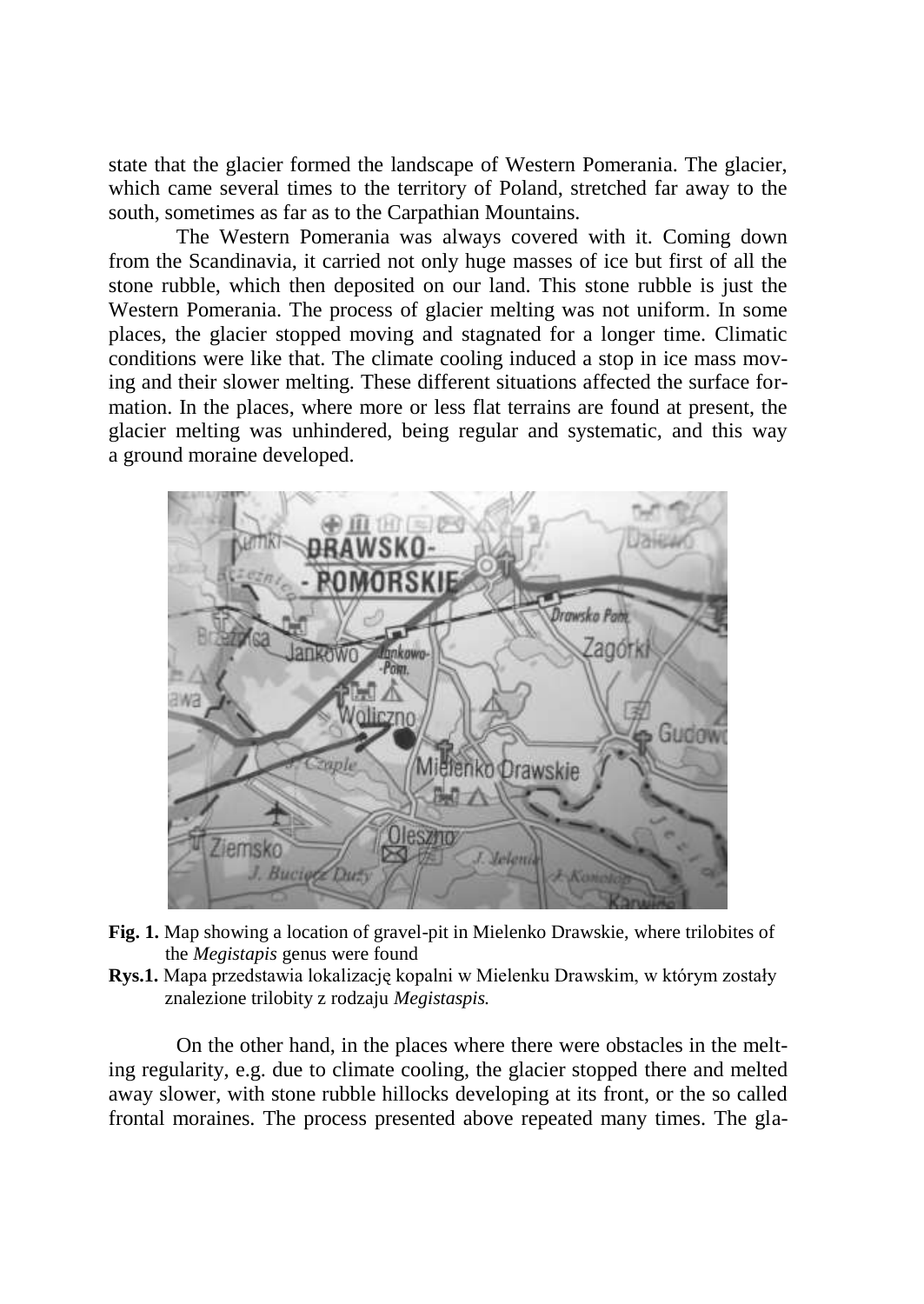cier, advancing again, destroyed the hillocks developed previously, evening them and forming new ones. But finally, after retreating of the last glacier, such a topographic configuration remained in the broad outline as can be observed at present. Thus, the glacier raised a belt of hillocks that stretches out throughout the middle part of Western Pomerania.

In the following Figure 1 a map is presented, in which a location of gravel-pit in the locality of Mielenko Drawskie is showed, 2.5 kilometres away to the south from the district town of Drawsko Pomorskie.

# **5. Description**

*Megistaspis gibba* has not been yet found as whole until now. Only its caudal plates (pigidia) can be found. Caudal plates of these trilobites are found in different state of preservation. Sometimes, only certain fragments of the caudal plate itself are found. However, well-preserved caudal plates are rather frequently encountered. The pygidium of *Megistaspis gibba* is large, semielliptical, moderately convex, and very broad. The pigidium axis is slightly convex and narrowing towards the rear. The duplicature is covered by concentric lines.

Figure 2 presents a very well-preserved caudal plate of *Megistaspis gibba*. In Figure 3 are presented two incomplete caudal plates of *Megistaspis gibba.* In Figure 4, on the right-hand side, a duplicature can be clearly observed that is covered with concentric lines. All three specimens come form one limestone rock piece found in the mining works in Mielenko Drawskie.



**Fig. 2.** Photograph of *Megistaspis gibba* – caudal plate (pygidium). **Rys. 2.** Zdjęcie Megistaspis gibba – tarcza ogonowa (pygidium)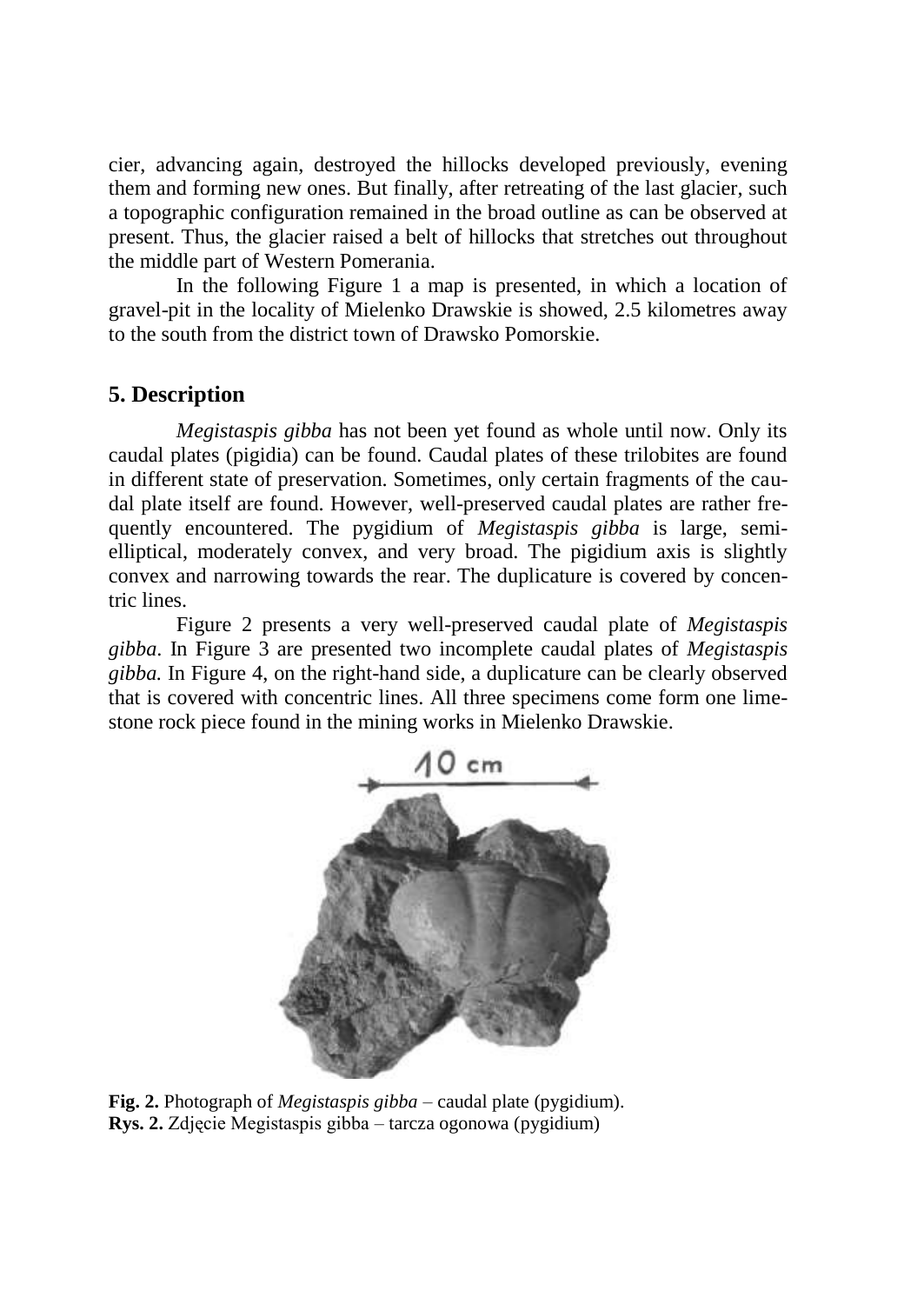

**Fig. 3.** Photograph presenting two caudal plates of *Megistaspis gibba* (pygidium) **Rys. 3**. Zdjęcie przedstawia dwie tarcze ogonowe Megistaspis gibba (pygidium)



- **Fig. 4.** Photograph presenting a caudal plate of *Megistaspis gibba* (pygidium) with wellpreserved duplicature covered with concentric lines. This is an enlargement of Photo  $2$  – caudal plate on the right-hand side
- **Rys. 4.** Zdjęcie przedstawia tarczę ogonową *Megistaspis gibba* (pygidium) z dobrze zachowaną duplikaturą pokrytą liniami koncentrycznymi. Jest to powiększenie pygidium zdjęcia nr 2 – tarcza ogonowa po prawej stronie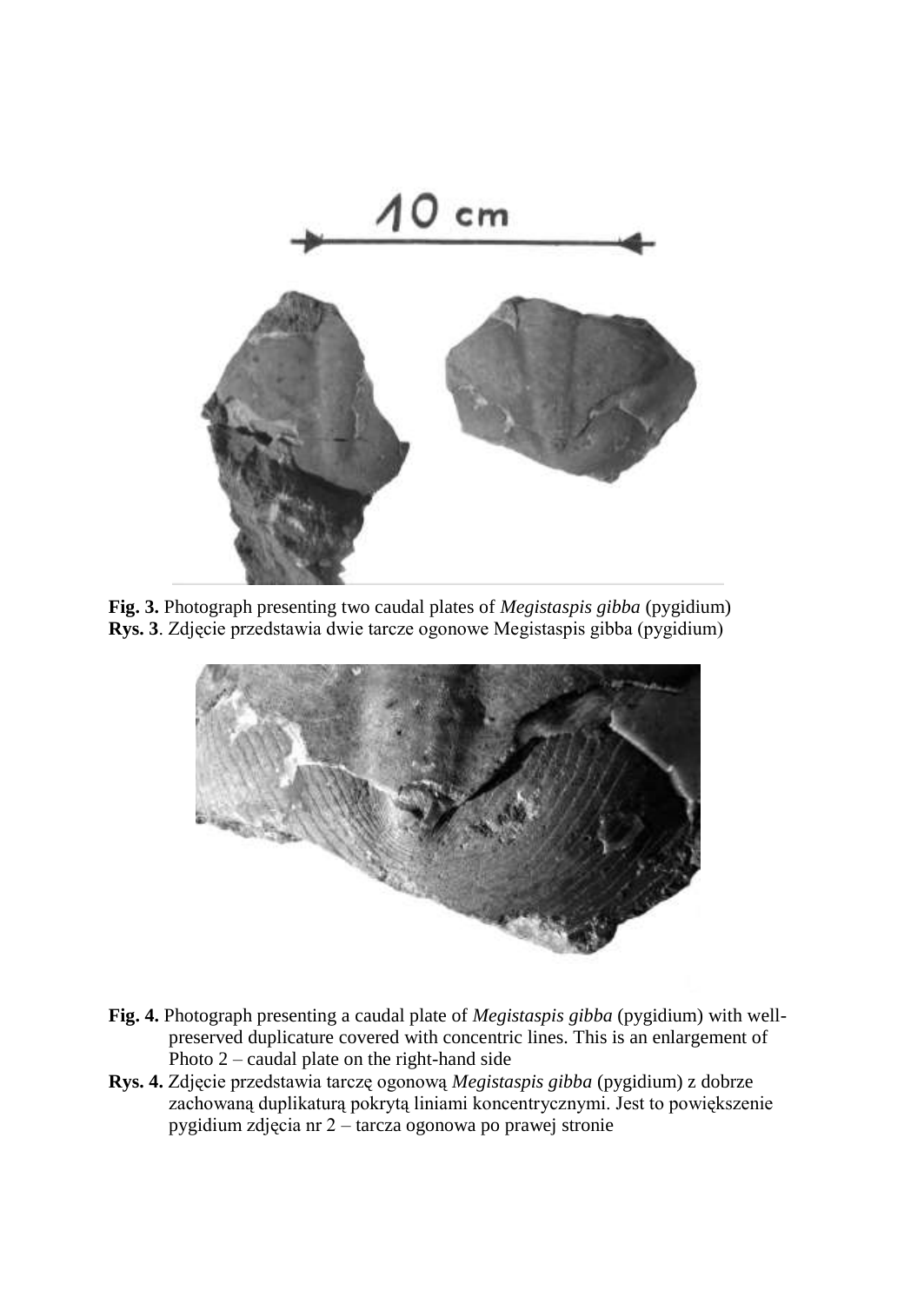#### **6. Acknowledgements**

All these specimens, which are presented in this report, were found personally by the author in the mining works in Mielenko Drawskie in the Drawsko Pomorskie District, Western Pomeranian Province, in the northwestern Poland. At present, these three specimens of *Megistaspis gibba* trilobites are housed in a private collection of the author, at the following address:

## **References**

- 1. **Adrain, J.M. and Westrop**, S.R. 2006. New earliest Ordovician trilobite genus *Millardicurus*: The oldest known hystricurid. *Journal of Paleontology* 80: 650–671.
- 2. **Adrain, J.M., Westrop, S.R., Landing, E., and Fortey, R.A**. 2001. Systematics of the Ordovician trilobites *Ischyrotoma* and *Dimeropygiella*, with species from the type Ibexian area, western U.S.A. *Journal of Paleon tology* 75: 947–971.
- 3. **Angelin, N.P.** 1854. *Palaeontologica Scandinavica. Pars II, Crustacea for mationis transitionis*, 25–92. Academiae Regiae Scientarum Suecanae, Holmiae.
- 4. **Cossman, M.** 1902. Rectification de nomenclature. *Revue Critique de Paléozoologie* 6: 52.
- 5. **Fortey, R.A.** 1983. Cambrian–Ordovician trilobites from the boundary beds in western Newfoundland and their phylogenetic significance. *Special Papers in Palaeontology* 30: 179–211.
- 6. **Fortey, R.A**. 1997. Classification. *In*: R.L. Kaesler (ed.), *Treatise on Invertebrate Paleontology. Part O. Arthropoda 1, Trilobita. Revised*, 289–302.Geological Society of America and University of Kansas Press, Lawrence, Kansas.
- 7. **Fortey, R.A**. 2001. Trilobite systematics: The last 75 years. *Journal of Paleontology* 75: 1141–1151.
- 8. **Fortey, R.A**. and Owens, R.M. 1975. Proetida—a new order of trilobites. *Fossils and Strata* 4: 227–239.
- 9. **Fortey, R.A., Landing, E., and Skevington**, D. 1982. Cambrian–Ordovician boundary sections in the Cow Head Group western Newfoundland. *In*: M.G. Bassett and W.T. Dean (eds.), The Cambrian–Ordovician Boundary. *National Museums Wales Geology Series* 3: 95–129.
- 10. **Hintze, L.F**. 1951. Lower Ordovician detailed stratigraphic sections for western Utah. *Utah Geological and Mineralogical Survey Bulletin* 39: 1–99.
- 11. **Hintze, L.F**. 1953. Lower Ordovician trilobites from westerh Utah and eastern Nevada. *Utah Geological and Mineralogical Survey Bulletin* 48 (for 1952): 1–249.
- 12. **Hupé, P**. 1953. Classe des Trilobites.*In*: J. Piveteau (ed.), *Traité de Paléontologie. Tome 3. Les Formes Ultimes d'Invertébrés. Morphologie et Évolution. Onycophores. Arthropodes. Échinoderms. Stomocordés*, 44–246. Masson et Cie, Paris.
- 13. **James, N.P. and Stevens, R.K**. 1986. Stratigraphy and correlation of the Cambro−Ordovician Cow Head Group, western Newfoundland. *Geological Survey of Canada Bulletin* 366: 1–143.